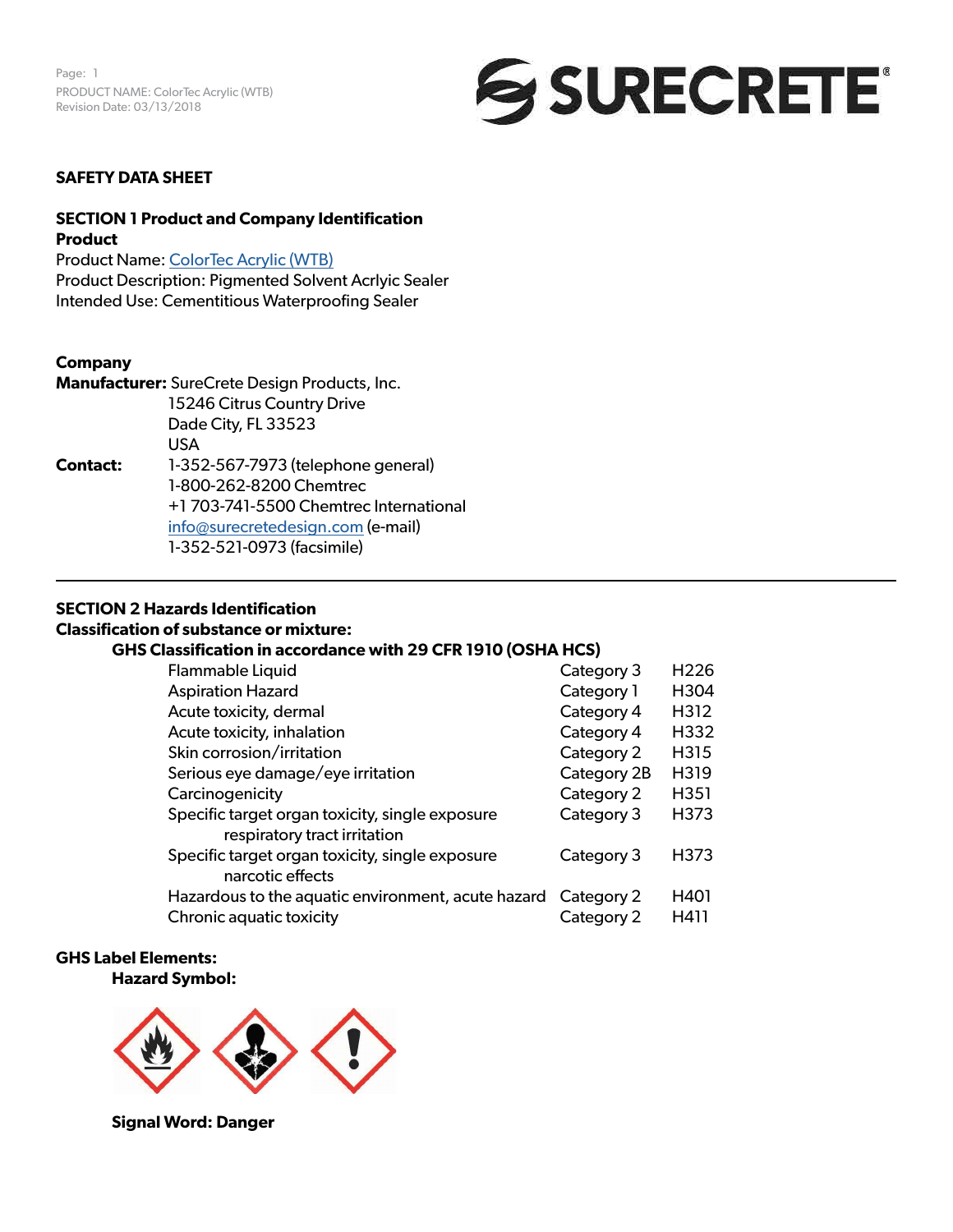Page: 2 PRODUCT NAME: ColorTec Acrylic (WTB) Revision Date: 03/13/2018



## **Label Hazard Statements:**

H226: Flammable liquid and vapor.

- H304: May be fatal if swallowed and enters airways.
- H312 + H332: Harmful in contact with skin or inhaled.
- H315: Causes skin irritation.
- H319: Causes serious eye irritation.
- H335: May cause respiratory irritation.
- H336: May cause drowsiness or dizziness.
- H351: Suspected of causing cancer.
- H373: May cause damage to organs through prolonged or repeated exposures.
- H411: Toxic to aquatic life with long lasting effects.

### **Label Precautionary Statements:**

P201: Obtain special instructions before use.

- P202: Do not handle until all safety precautions have been read and understood.
- P210: Keep away from heat/sparks/open flames/hot surfaces. -- No smoking.
- P233: Keep container tightly closed.
- P240: Ground / bond container and receiving equipment.
- P241: Use explosion-proof electrical, ventilating, and lighting equipment.
- P242: Use only non-sparking tools.
- P243: Take precautionary measures against static discharge.
- P260: Do not breathe dust/fume/gas/mist/vapors/ spray.
- P261: Avoid breathing mist / vapors.
- P264: Wash skin thoroughly after handling.
- P271: Use only outdoors or in a well-ventilated area.
- P272: Contaminated work clothing should not be allowed out of the workplace.
- P273: Avoid release to the environment.
- P280: Wear protective gloves/protective clothing/eye protection/face protection.
- P301 + P310: IF SWALLOWED: Immediately call a POISON CENTER or doctor/physician.
- P302 + P352: IF ON SKIN: Wash with plenty of soap and water.

P303 + P361 + P353: IF ON SKIN (or hair): Take off immediately all contaminated clothing. Rinse skin with water/shower.

P304 + P340: IF INHALED: Remove person to fresh air and keep comfortable for breathing.

P305 + P351 + P338: IF IN EYES: Rinse cautiously with water for several minutes. Remove contact lenses if present and easy to do – continue rinsing.

P308 + P313: IF exposed or concerned: Get medical advice/ attention.

P312: Call a POISON CENTER or doctor/physician if you feel unwell.

- P331: Do NOT induce vomiting.
- P332 + P313: If skin irritation occurs: Get medical advice/ attention.
- P337 + P313: If eye irritation persists get medical advice/attention.

P370 + P378: In case of fire: Use water fog, foam, dry chemical or carbon dioxide (CO<sub>2</sub>) to extinguish.

- P391: Collect spillage.
- P403 + P235: Store in a well-ventilated place. Keep cool.
- P405: Store locked up.
- P501: Dispose of contents and container in accordance with local regulations.

**Physical / Chemical Hazards:** Material can accumulate static charges which may cause an ignition. Material can release vapors that readily form flammable mixtures. Vapor accumulation could flash and/or explode if ignited.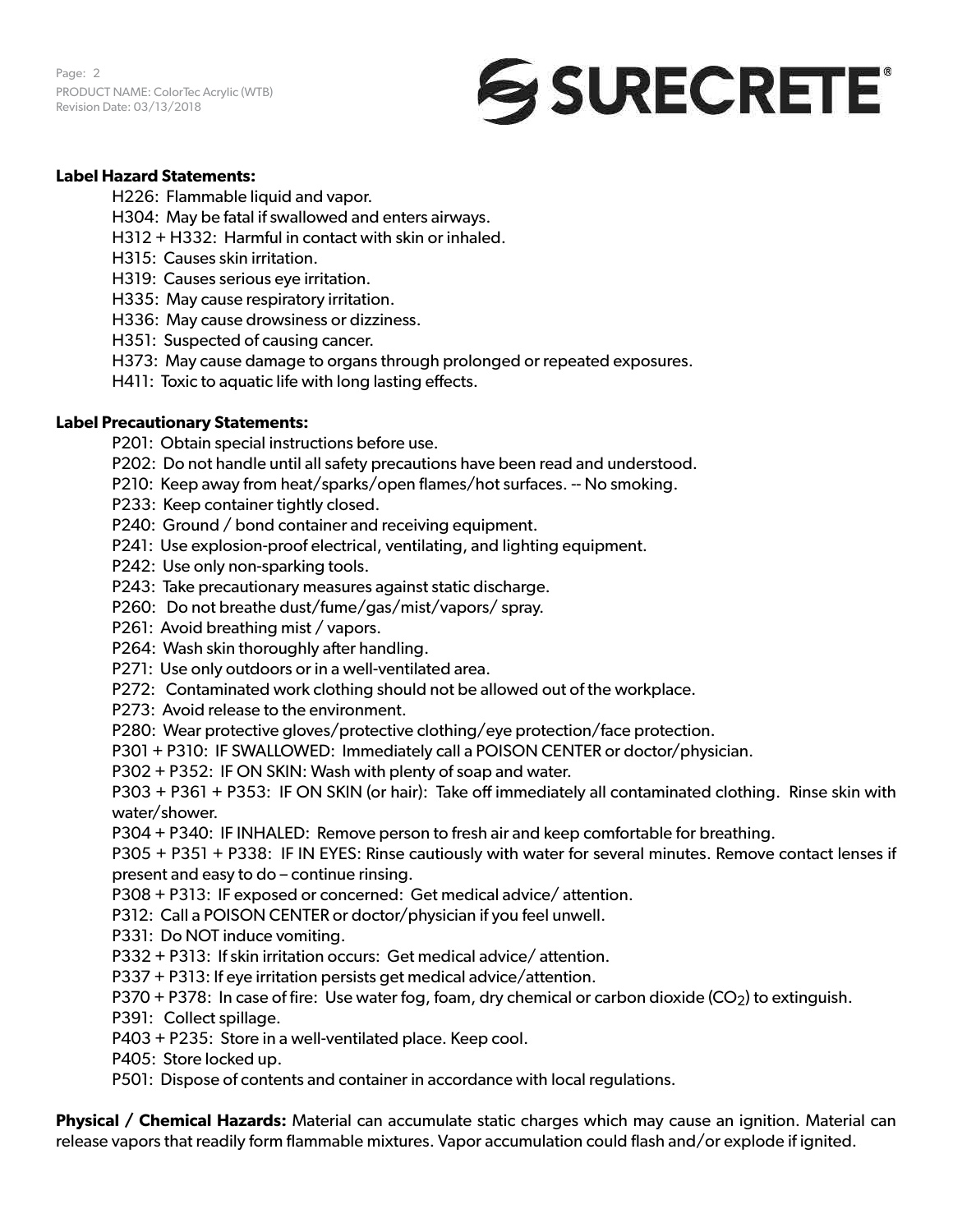

**Health Hazards:** May be irritating to the respiratory tract - effects are reversible. Repeated exposure may cause skin dryness or cracking. Mildly irritating to skin. May be irritating to the eyes, nose, throat, and lungs. May cause central nervous system depression.

**Environmental Hazards:** Expected to be toxic to aquatic organisms. May cause long-term adverse effects in the aquatic environment.

### **Hazard Ratings**

|             | health | flammability | reactivity |
|-------------|--------|--------------|------------|
| <b>HMIS</b> |        |              |            |
| <b>NEPA</b> |        |              |            |

## **SECTION 3 Composition / Information on Ingredients**

This material is regulated as a mixture

| Ingredient                                  | CAS#          | EC#       | % (by weight) |
|---------------------------------------------|---------------|-----------|---------------|
| <b>Hazardous</b>                            |               |           |               |
| Xylene                                      | 1330-20-7     | 215-535-7 | $< 36\%$      |
| Ethylbenzene                                | 100-41-4      | <b>NE</b> | < 13%         |
| Solvent Naphtha (petroleum), light aromatic | 64742-95-6    | 265-192-2 | <15%          |
| Psuedocumene(1,2,4-Trimethylbenzene)        | $95 - 63 - 6$ | <b>NE</b> | $6%$          |
| 4-Chlorobenxotrifluoride                    | $98 - 56 - 6$ | 202-681-1 | $< 9\%$       |
| Titanium Dioxide*                           | 13463-67-7    | <b>NE</b> | < 16%         |
| Aluminum hydroxide*                         | 21645-51-2    | NE        | $<$ 2%        |
| Silicon dioxide, amorphous*                 | 7631-86-9     | <b>NE</b> | < 2%          |
| <b>Non Hazardous</b>                        |               |           |               |
|                                             | Trade secret  |           | $<$ 30%       |

*\*Note: These ingredients provide no hazard as offered in completed product. They cannot become airborne dust, as they are in fluid solution.*

The exact percentage (concentration) of composition has been withheld as a trade secret.

#### **SECTION 4 First Aid Measures**

**Inhalation:** Remove from further exposure. For those providing assistance, avoid exposure to yourself or others. Use adequate respiratory protection. If respiratory irritation, dizziness, nausea, or unconsciousness occurs, seek immediate medical assistance. If breathing has stopped, assist ventilation with a mechanical device or use mouth-tomouth resuscitation.

**Skin Contact:** Wash contact areas with soap and water. Remove contaminated clothing. Launder contaminated clothing before reuse.

**Eye Contact:** Flush thoroughly with water occasionally lifting the upper and lower eyelids. Get medical assistance.

**Ingestion:** Seek immediate medical attention. Do not induce vomiting. If vomiting occurs, keep head low so that stomach content does not get into the lungs.

**Note to Physician:** If ingested, material may be aspirated into the lungs and cause chemical pneumonitis. Treat appropriately.

#### **SECTION 5 Fire Fighting Measures**

Appropriate Extinguishing Media: Foam, CO<sub>2</sub>, Dry chemical, water spray or fog.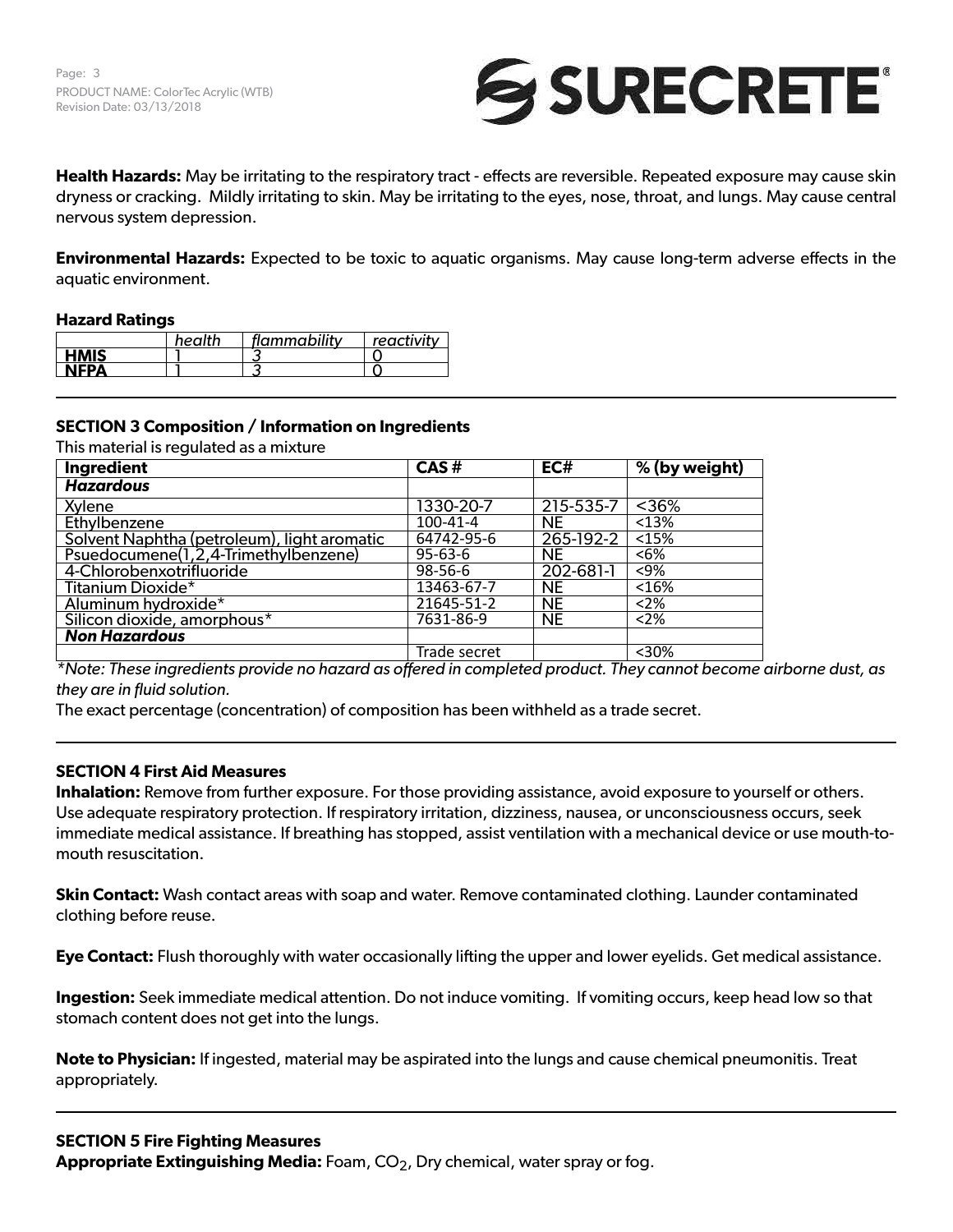# SURECRETE®

## **Inappropriate Extinguishing Media:** Solid streams of water.

**Fire Fighting Instructions:** Evacuate area. Prevent runoff from fire control or dilution from entering streams, sewers, or drinking water supply. Firefighters should use standard protective equipment and in enclosed spaces, self-contained breathing apparatus (SCBA). Use water spray to cool fire exposed surfaces and to protect personnel.

**Unusual Fire Hazards:** Vapors are flammable and heavier than air. Vapors may travel across the ground and reach remote ignition sources causing a flashback fire danger. Hazardous material. Firefighters should consider protective equipment indicated in Section 8.

**Hazardous Combustion Products:** Incomplete combustion products, Smoke, Fume, Oxides of carbon.

## **Flammability Properties**

Flash Point: 24 °C (74 °F) Flammable Limits (Approximate volume % in air): LEL: 1 UEL: 7 Auto ignition Temperature: 529 °C (984 °F)

## **SECTION 6 Accidental Release Measures**

**Personal Precautions, Protective Equipment, Emergency Procedures:** Keep unnecessary personnel away. Local authorities should be advised if significant spills cannot be contained. Keep upwind. Keep out of low areas. Ventilate closed spaces before entering. Do not touch damaged containers or spilled material unless wearing appropriate protective clothing. See Section 8 of the SDS for Personal Protective Equipment.

**Methods and Materials for Containment and Clean-up:** Eliminate all ignition sources (no smoking, flares, sparks or flames in immediate area). Extinguish all flames in the vicinity. Keep combustibles (wood, paper, oil, etc.) away from spilled material.

*Large Spills:* Stop the flow of material, if this is without risk. Dike the spilled material, where this is possible.

*Small Spills:* Use a non-combustible material like vermiculite, sand, or earth to soak up the product and place into a container for later disposal. Cover with plastic sheet to prevent spreading. Collect spillage. Following product recovery, flush area with water. Prevent product from entering drains. Do not allow material to contaminate ground water system. Clean surface thoroughly to remove residual contamination. Wipe up with absorbent material (e.g. cloth, fleece). Never return spills in original containers for reuse. Prevent entry into waterways, sewers, basements or confined areas. Stop leak if you can do so without risk. This material is a water pollutant and should be prevented from contaminating soil or from entering sewage and drainage systems and bodies of water. Dike the spilled material, where this is possible. Eliminate all ignition sources (no smoking, flares, sparks, or flames in immediate area). Absorb spill with vermiculite or other inert material, then place in a container for chemical waste. Clean surface thoroughly to remove residual contamination. Should not be released into the environment. Do not allow material to contaminate ground water system. Prevent product from entering drains.

## **SECTION 7 Handling and Storage**

**Handling:** Eliminate sources of ignition. Avoid spark promoters. Ground/bond container and equipment. These alone may be insufficient to remove static electricity. Wear personal protective equipment. Do not breathe gas/ fumes/vapor/spray. Avoid contact with eyes, skin, and clothing. Do not taste or swallow. Avoid prolonged exposure. Use only with adequate ventilation. Wash thoroughly after handling. The product is extremely flammable,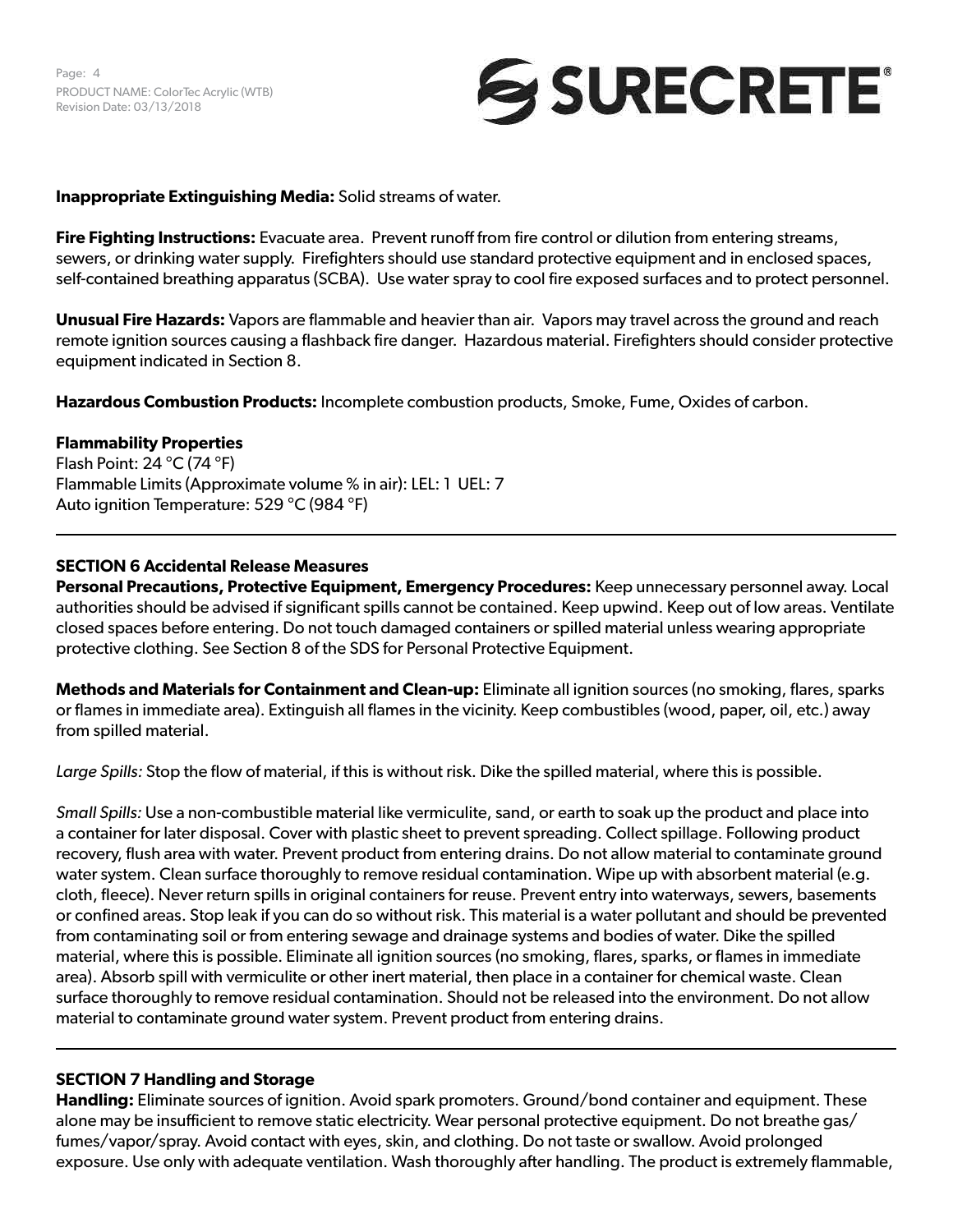

and explosive vapor/air mixtures may be formed even at normal room temperatures. DO NOT handle, store or open near an open flame, sources of heat or sources of ignition. Protect material from direct sunlight. Take precautionary measures against static discharges. All equipment used when handling the product must be grounded. Use nonsparking tools and explosion-proof equipment. When using, do not eat, drink or smoke. Avoid release to the environment.

**Storage:** Flammable liquid storage. Do not handle or store near an open flame, heat or other sources of ignition. This material can accumulate static charge which may cause spark and become an ignition source. The pressure in sealed containers can increase under the influence of heat. Keep container tightly closed in a cool, well-ventilated place. Keep away from food, drink and animal feeding stuffs. Keep out of the reach of children.

## **SECTION 8 Exposure Control / Personal Protection**

**Engineering Measures:** Air contaminant levels should be controlled below the PEL or TLV for this product (see Exposure Guidelines).

| <b>Component</b>                            |             | <b>Value / Source</b>              |                         |                            |
|---------------------------------------------|-------------|------------------------------------|-------------------------|----------------------------|
| Cumene                                      | <b>TWA</b>  | $\overline{245}$ mg/m <sup>3</sup> | 50 ppm                  | OSHA <sub>Z1</sub>         |
| Cumene                                      | <b>TWA</b>  | $50$ ppm                           | No data available       | <b>ACGIH</b>               |
| Pseudocumene (1,2,4-Trimethylbenzene)       | <b>TWA</b>  | 25 ppm                             | No data available       | <b>ACGIH</b>               |
| Solvent Naphtha (Petroleum), Light Aromatic | <b>TWA</b>  | 19 ppm                             | $100 \,\mathrm{mg/m^3}$ | <b>ExxonMobil</b>          |
| Xylene                                      | <b>PEL</b>  | $435 \,\mathrm{mg/m^3}$            | $100$ ppm               | OSHA <sub>Z1</sub>         |
| <b>Xylene</b>                               | <b>TWA</b>  | $435 \,\mathrm{mg/m^3}$            | 100 ppm                 | <b>ACGIH</b>               |
| Xylene                                      | <b>STEL</b> | $150$ ppm                          |                         | <b>ACGIH</b>               |
| Ethylbenzene                                | <b>PEL</b>  | $435 \,\mathrm{mg/m^3}$            | 100 ppm                 | <b>OSHAZ1</b>              |
| Ethylbenzene                                | <b>TWA</b>  | 20 ppm                             | No data available       | <b>ACGIH</b>               |
| Toluene                                     | <b>TWA</b>  | $200$ ppm                          | No data available       | OSHA <sub>Z1</sub>         |
| <b>Toluene</b>                              | <b>TWA</b>  | 20 ppm                             | No data available       | <b>ACGIH</b>               |
| <b>Titanium Dioxide*</b>                    | <b>TWA</b>  | $1 \,\mathrm{mg/m^3}$              | Respirable dust         | <b>JSOH OELs (05 2009)</b> |
| <b>Titanium Dioxide*</b>                    | <b>TWA</b>  | $4 \,\mathrm{mg/m^3}$              | <b>Total dust</b>       | <b>JSOH OELs (05 2009)</b> |
| <b>Titanium Dioxide*</b>                    | <b>TWA</b>  | $10 \,\mathrm{mg/m^3}$             | No data available       | <b>US ACGIH (2011)</b>     |

*\*Note: These ingredients provide no hazard as offered in completed product. They cannot become airborne dust, as they are in fluid solution.*

**Occupational exposure controls:** The level of protection and types of controls necessary will vary depending upon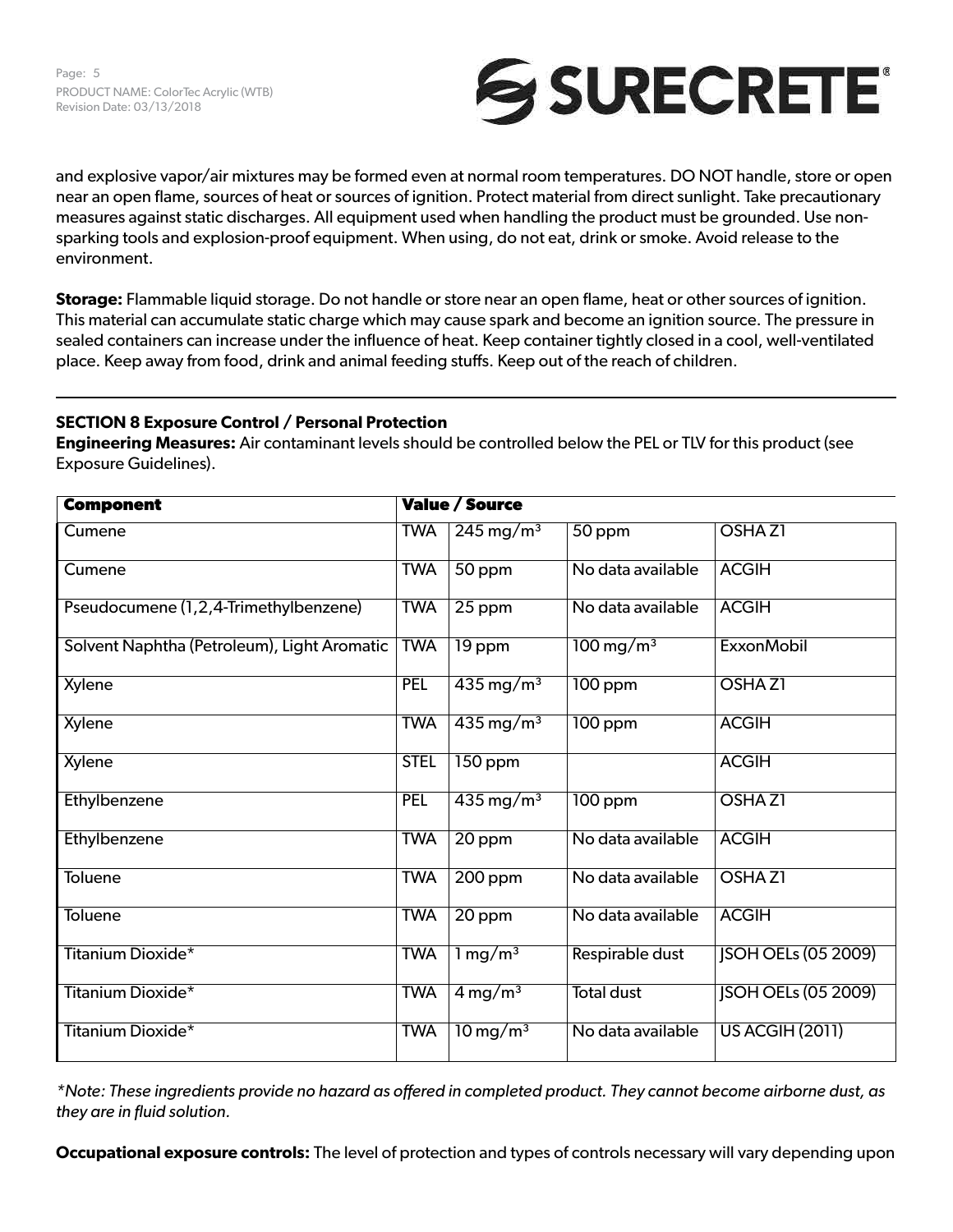Page: 6 PRODUCT NAME: ColorTec Acrylic (WTB) Revision Date: 03/13/2018



potential exposure conditions. Control measures to consider:

- Adequate ventilation should be provided so that exposure limits are not exceeded.
- Use explosion-proof ventilation equipment.

## **Personal Protection:**

*Respiratory protection:* Wear suitable NIOSH approved respirator when ventilation is inadequate. *Hand protection:* Chemically compatible gloves. *Eye protection:* Safety glasses with side shields or full face shield. *Skin protection:* Minimize skin contact with appropriate long-sleeved clothing. *Hygiene measures:* Observe good industrial hygienic practices. Frequently launder or discard proactive clothing, equipment.

**Environmental exposure controls:** Emissions from work process equipment should be checked against requirements of appropriate environmental protection legislation.

## **SECTION 9 Physical and Chemical Properties**

## **General**

Appearance: Milky liquid. Physical state: Liquid. Form: Liquid. Color: Milky. Odor: Aromatic. Solvent-like. Odor threshold: Not available.

## **Safety Data**

pH: Not available. Melting point/freezing point: -15 °F (-26.1 °C) Initial boiling point and boiling range: 282 °F (139 °C) Flash point: 24 °C (74 °F) Evaporation rate: Not available. Flammability (solid, gas) Not available. Flammability limit – lower: 1 % Flammability limit – upper: 7 % Explosive limit - lower (%) Not available. Explosive limit - upper (%) Not available. Vapor pressure: Not available. Vapor density Relative density: Not available. Solubility (water): Very slightly soluble. Partition coefficient: Not available. Auto-ignition temperature: 985°F (529°C) Decomposition temperature: Not available. Viscosity Not available. VOC: <600 g/L.

## **SECTION 10 Stability and Reactivity**

**Stability:** Stable under normal conditions.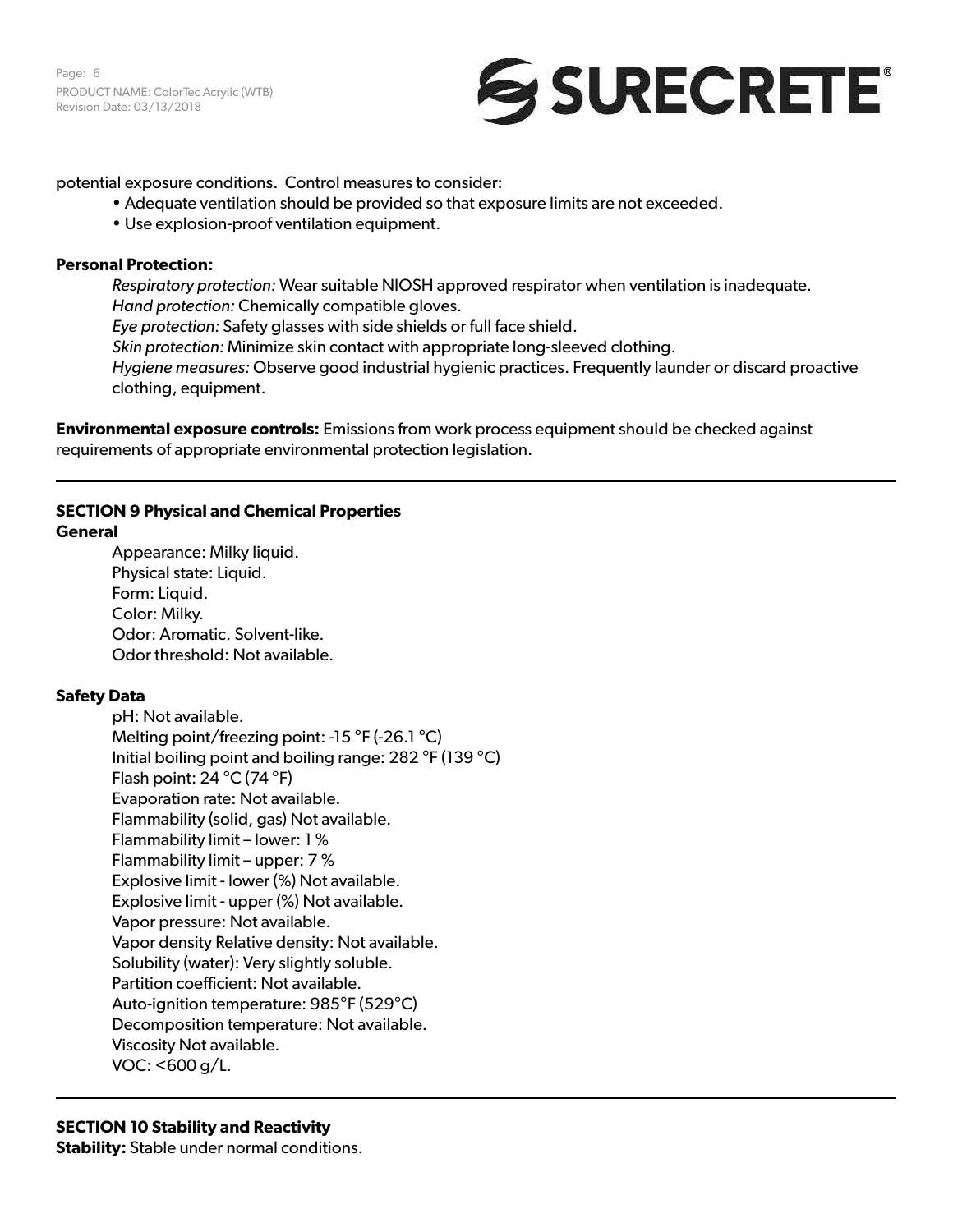

## **Reactivity:** Not available.

**Conditions to avoid:** Heat, flames and sparks. Ignition sources. Contact with incompatible materials. Do not pressurize, cut, weld, braze, solder, drill, grind or expose empty containers to heat, flame, sparks, static electricity, or other sources of ignition; they may explode and cause injury or death.

**Materials to avoid:** Strong oxidizing agents. Reducing agents. Acids. Alkalis.

**Hazardous decomposition products:** Hazardous gases and vapors produced in fire are oxides of carbon.

**Hazardous polymerization:** Does not occur.

## **SECTION 11 Toxicological Information**

### **Route of Exposure**

**Inhalation:** Breathing small amounts during normal handling is not likely to cause harmful effects. Breathing large amounts may cause depression of the central nervous system, nausea, headache, dizziness, drowsiness or unconsciousness.

**Eye Contact:** Exposure may cause serious eye irritation, including itching, burning, redness, and tearing. **Ingestion:** Ingestion may result in headache, dizziness or drowsiness. Aspiration may cause chemical pneumonitis or pulmonary edema.

**Skin Contact:** Exposure causes skin irritation or drying. Prolonged exposure may cause dermatitis or skin cracking.

| <b>Chemical Name</b>                            | Oral LD50        | <b>Dermal LD50</b>      | <b>Inhalation LC50</b>              |
|-------------------------------------------------|------------------|-------------------------|-------------------------------------|
| Petroleum naphtha, light aromatic<br>64742-95-6 | 8400 mg/kg (Rat) | $>$ 2000 mg/kg (Rabbit) | $> 5.2$ mg/L, 3400 ppm (Rat)<br>4 h |
| 1,2,4-Trimethylbenzene<br>$95 - 63 - 6$         | 5000 mg/kg (Rat) | No data available       | $18 \,\mathrm{mg/L}$ (Rat)<br>4 h   |
| Xylene<br>1330-20-7                             | 4300 mg/kg (Rat) | $>$ 1700 mg/kg (Rabbit) | 47.6 g/L, 5000 ppm (Rat)<br>4 h     |
| Cumene<br>$98 - 82 - 8$                         | 1400 mg/kg (Rat) | $>$ 3160 mg/kg (Rabbit) | 39 mg/L (Rat)<br>4 h                |
| 4-Chlorobenxotrifluoride<br>98-56-6             | 1300 mg/kg (Rat) | No data available       | $22 \,\mathrm{mg/L}$ (Rat)<br>4 h   |
| <b>Titanium Dioxide</b><br>13463-67-7           | 5000 mg/kg (Rat) | <b>NA</b>               | $>6.82$ mg/L (Rat)<br>4 h           |

## **Component Information**

## **Chronic effects:**

*Mutagenicity:* May cause genetic defects. *Carcinogenicity:* May cause cancer.

## **SECTION 12 Ecological Information**

**Eco toxicity:** Toxic to aquatic life with long-lasting effects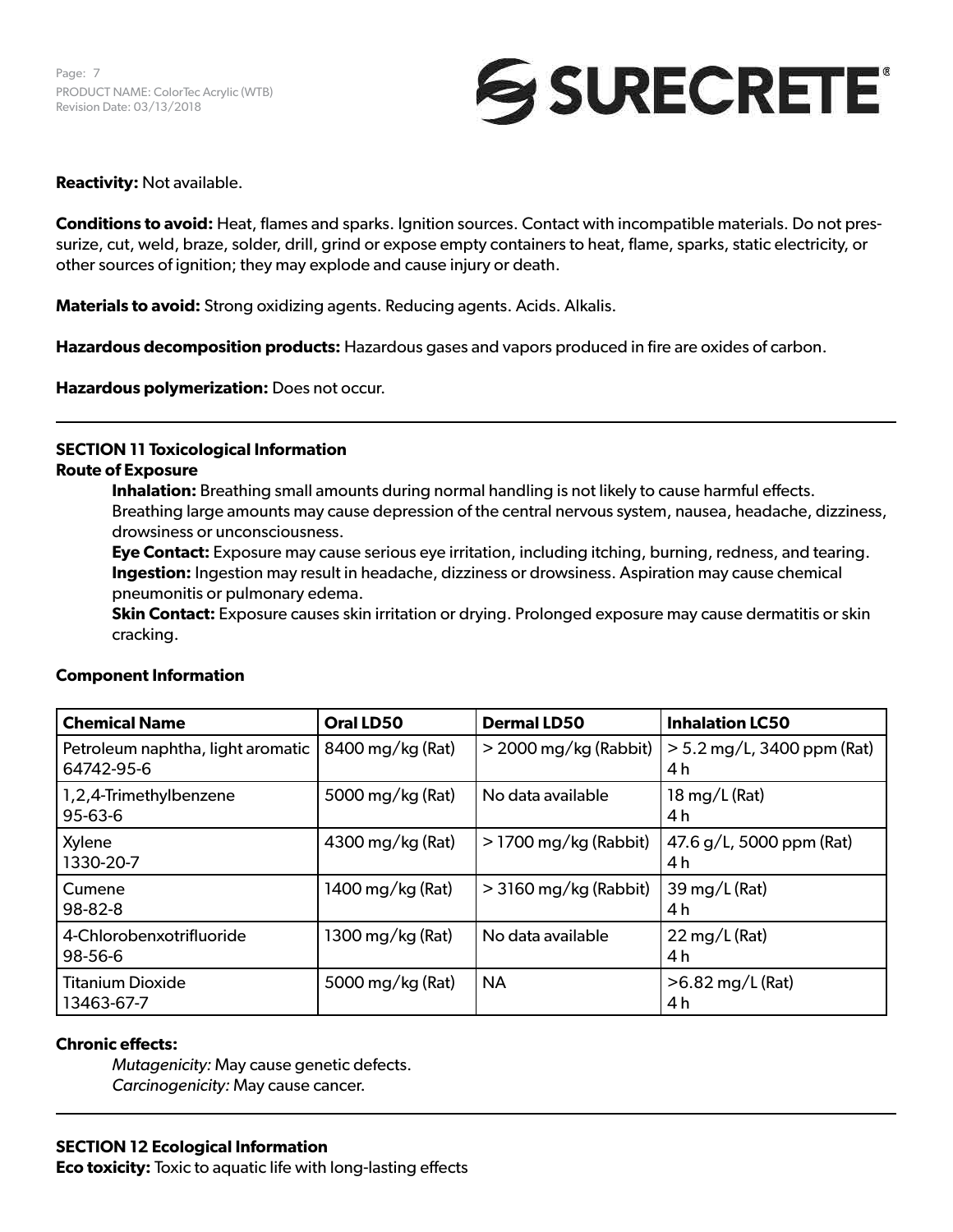Page: 8 PRODUCT NAME: ColorTec Acrylic (WTB) Revision Date: 03/13/2018



## **Toxicity to Fish**

| <b>Chemical Name</b>                 | <b>CAS No</b> | <b>Species</b>                                                                                                                                                | $LC50$ (mg/L)                                                                             | <b>Exposure (Method)</b>                                                                                      |
|--------------------------------------|---------------|---------------------------------------------------------------------------------------------------------------------------------------------------------------|-------------------------------------------------------------------------------------------|---------------------------------------------------------------------------------------------------------------|
| Petroleum naphtha,<br>light aromatic | 64742-95-6    | Oncorhynchus mykiss                                                                                                                                           | 9.22                                                                                      | 96 h                                                                                                          |
| 1,2,4-Trimethylben-<br>zene          | 95-63-6       | Pimephales promelas                                                                                                                                           | 7.72                                                                                      | 96 h (flow-through)                                                                                           |
| Xylene                               | 1330-20-7     | Pimephales promelas<br>Pimephales promelas<br>Oncorhynchus mykiss<br>Lepomis macrochirus<br>Lepomis macrochirus<br>Lepomis macrochirus<br>Poecilia reticulata | 13.40<br>23.53-29.97<br>2.66-4.09<br>19.00<br>13.10-16.50<br>$7.71 - 9.59$<br>30.26-40.75 | 96 h (flow-through)<br>96 h (static)<br>96 h<br>96 h<br>96 h (flow-through)<br>96 h (static)<br>96 h (static) |
| Cumene                               | 98-82-8       | Pimephales promelas<br>Oncorhynchus mykiss<br>Oncorhynchus mykiss<br>Poecilia reticulata                                                                      | $6.04 - 6.61$<br>4.80<br>2.70<br>5.10                                                     | 96 h (flow-through)<br>96 h (flow-through)<br>96 h (semi-static)<br>96 h (semi-static)                        |

## **Toxicity to Algae/Aquatic Plants, Microorganisms and Crustacea**

| <b>Chemical Name</b>                 | <b>CAS No</b> | Algae/aquatic plants<br><b>EC50</b>                 | Algae/aquatic plants<br><b>EC50</b>                                        | <b>Crustacea EC50</b>                                                    |
|--------------------------------------|---------------|-----------------------------------------------------|----------------------------------------------------------------------------|--------------------------------------------------------------------------|
| Petroleum naphtha,<br>light aromatic | 64742-95-6    | Pseudokirchneriella<br>subcapitata<br>3.1 mg/L 72 h | No data available                                                          | Daphnia magna<br>6.14 mg/L 48 h                                          |
| 1,2,4-Trimethylben-<br>zene          | 95-63-6       | No data available                                   | No data available                                                          | Daphnia magna<br>3.60 mg/L 48 h                                          |
| Xylene                               | 1330-20-7     | Pseudokirchneriella<br>subcapitata<br>72 mg/L 14 d  | 0.0084 mg/L 24 h                                                           | Daphnia magna<br>3.82 mg/L 48 h<br>Gammarus lacustris<br>$0.6$ mg/L 48 h |
| Cumene                               | 98-82-8       | Pseudokirchneriella<br>subcapitata<br>2.6 mg/L 72 h | $0.89$ mg/L 5 min<br>1.10 mg/L 15 min<br>1.48 mg/L 30 min<br>172 mg/L 24 h | Daphnia magna<br>7.9-14.1 mg/L 48 h                                      |
| <b>Titanium Dioxide</b>              | 13463-67-7    | Pseudokirchneriella<br>subcapitata<br>61 mg/L 72 h  | No data available                                                          | Daphnia magna<br>1000 mg/L 48 h                                          |

## **Persistence and degradability:** No data available.

**Bio accumulative potential:** No data available.

## **Mobility**

| Chemical Name                     | <b>CAS No</b> | <b>Partition Coefficient (log POW)</b> |
|-----------------------------------|---------------|----------------------------------------|
| Petroleum naphtha, light aromatic | 64742-95-6    | 13.42                                  |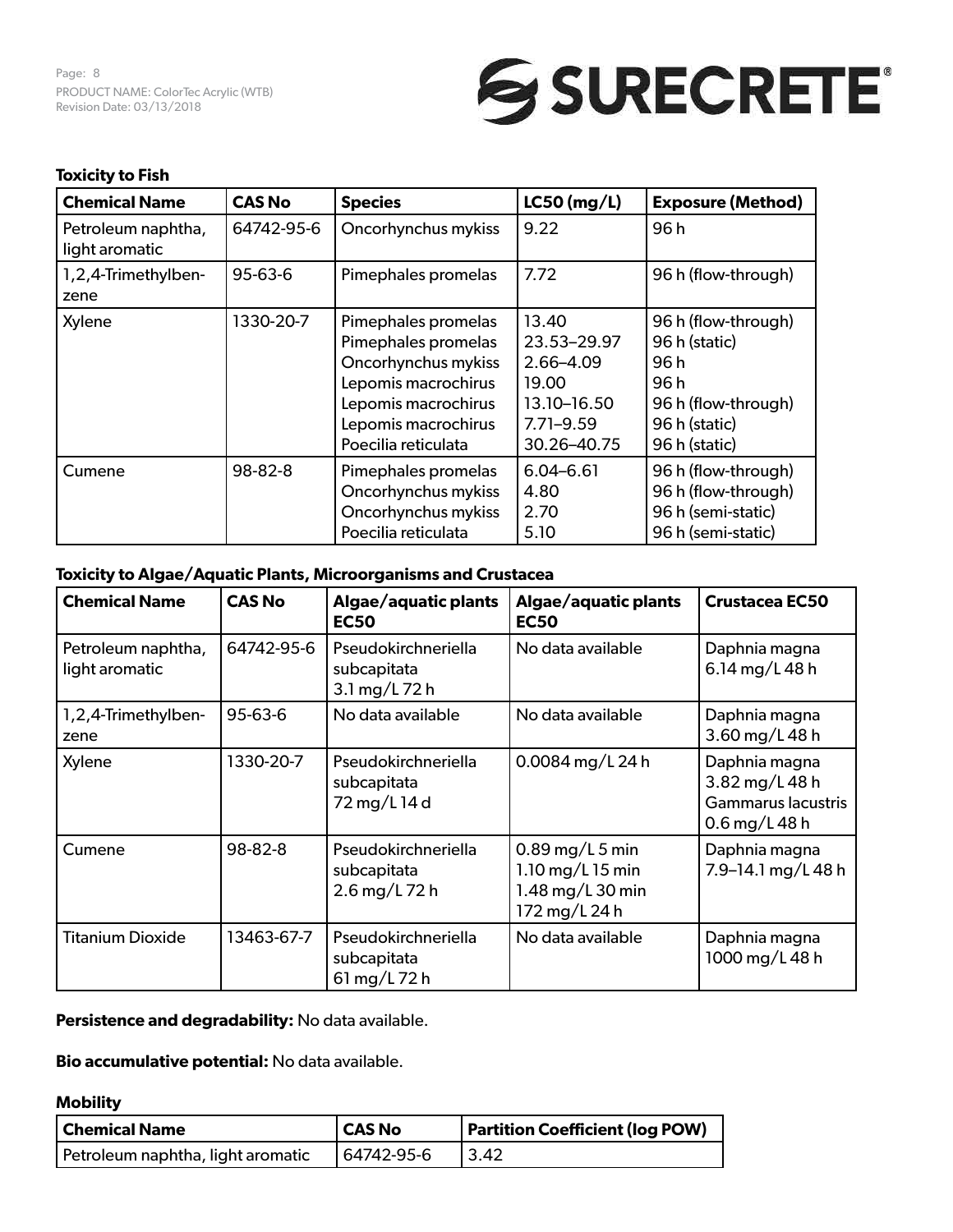# SURECRETE®

| 1,2,4-Trimethylbenzene | 95-63-6   | 3.63          |
|------------------------|-----------|---------------|
| <b>Xylene</b>          | 1330-20-7 | $2.77 - 3.15$ |
| l Cumene               | 98-82-8   | 3.55          |

**Other adverse effects:** None known.

## **SECTION 13 Disposal Considerations**

**Disposal instructions:** Dispose in accordance with all applicable regulations. This material and its container must be disposed of as hazardous waste. Dispose of this material and its container to hazardous or special waste collection point. Incinerate the material under controlled conditions in an approved incinerator. Do not allow this material to drain into sewers/water supplies. Do not contaminate ponds, waterways or ditches with chemical or used container.

**Local disposal regulations:** Dispose of in accordance with local regulations.

**Hazardous waste code:** D001 / Waste Flammable material with a flash point <140 °F.

**Waste from residues / unused products:** Dispose in accordance with all applicable regulations.

**Contaminated packaging:** Since emptied containers may retain product residue, follow label warnings even after container is emptied.

| <b>Chemical Name</b> | CAS No    | <b>RCRA Listing</b> | RCRA – Basis for Listing       |
|----------------------|-----------|---------------------|--------------------------------|
| Xylene               | 1330-20-7 | U239                | Included in waste stream: F039 |
| Cumene               | $98-82-8$ | U055                |                                |

**State of California:** This product contains substances that are listed with the state of California as hazardous wastes.

| <b>Chemical Name</b> | CAS No    | <b>California Hazardous Waste Status</b> |
|----------------------|-----------|------------------------------------------|
| <b>Xylene</b>        | 1330-20-7 | Toxic / Ignitable                        |
| Cumene               | 98-82-8   | Toxic / Ignitable                        |

## **Section 14 Transport Information**

**DOT**

**UN number:** UN1263 **UN proper shipping name: Paint related material Class:** 3 **Packing group:** II **Special precautions for user:** Not available.

## **IATA**

**UN number:** UN1263 **UN proper shipping name: Paint related material Class:** 3 **Packing group:** II **Environmental hazards:** No.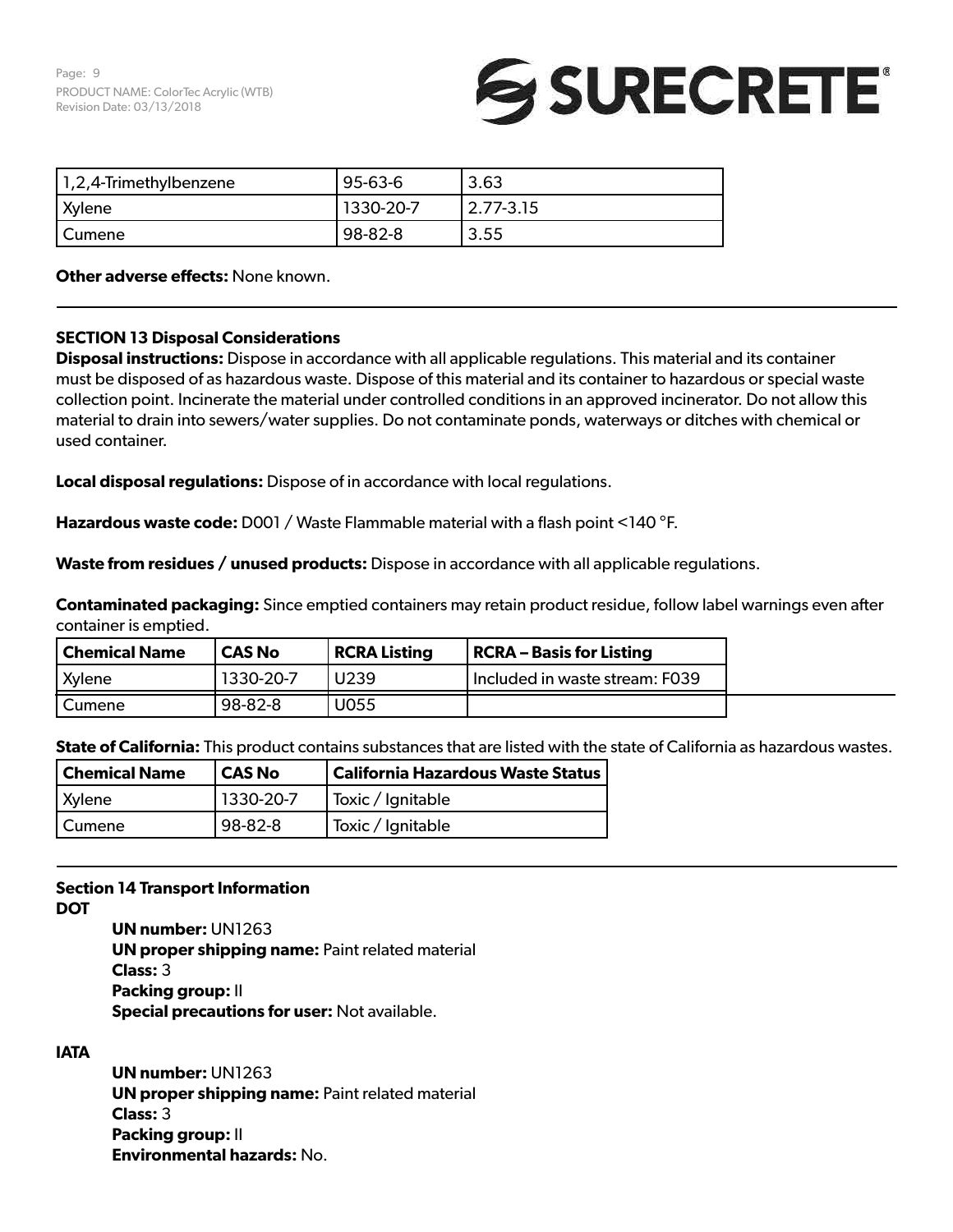Page: 10 PRODUCT NAME: ColorTec Acrylic (WTB) Revision Date: 03/13/2018



**Special precautions for user:** Not available.

### **IMDG**

**UN number:** UN1263 **UN proper shipping name: Paint related material Class:** 3 **Packing group:** II **Environmental hazards Marine pollutant:** No. **Special precautions for user:** Not available.

### **SECTION 15 Regulatory Information**

**US federal regulations:** This product is hazardous according to OSHA 29 CFR 1910.1200. All components are on the U.S. EPA TSCA Inventory List.

**TSCA Section 12(b) Export Notification (40 CFR 707, Subpt. D):** Not regulated.

#### **OSHA Specifically Regulated Substances (29 CFR 1910.1001-1050):**

Benzene [as part of xylene] (CAS 71-43-2) Cumene (CAS 98-82-8) Cancer, Central nervous system, Blood, Aspiration, Skin, Eye, Respiratory tract irritation, Flammability

## **CERCLA Hazardous Substance List (40 CFR 302.4):**

Xylene (CAS 1330-20-7) listed Ethylbenzene (CAS 100-41-4) listed Cumene (CAS 98-82-8) listed

#### **Superfund Amendments and Reauthorization Act of 1986 (SARA)**

Hazard categories Immediate Hazard - Yes Delayed Hazard - Yes Fire Hazard - Yes Pressure Hazard - No Reactivity Hazard - No **SARA 302 Extremely hazardous substance:**

**SARA 311/312 Hazardous chemical:** No **SARA 313 (TRI reporting):** 

Xylene CAS 1330-20-7 Ethylbenzene (CAS 100-41-4) Cumene (CAS 98-82-8) Pseudocumene (1,2,4-Trimethylbenzene) (CAS 95-63-6)

## **Clean Air Act (CAA) Section 112 Hazardous Air Pollutants (HAPs) List:**

Xylene (CAS 1330-20-7) Ethylbenzene (CAS 100-41-4) **Clean Air Act (CAA) Section 112(r) Accidental Release Prevention (40 CFR 68.130):** Not regulated.

**Clean Water Act (CWA) Section 112(r) (40 CFR68.130):** Hazardous substance, Priority and Toxic pollutant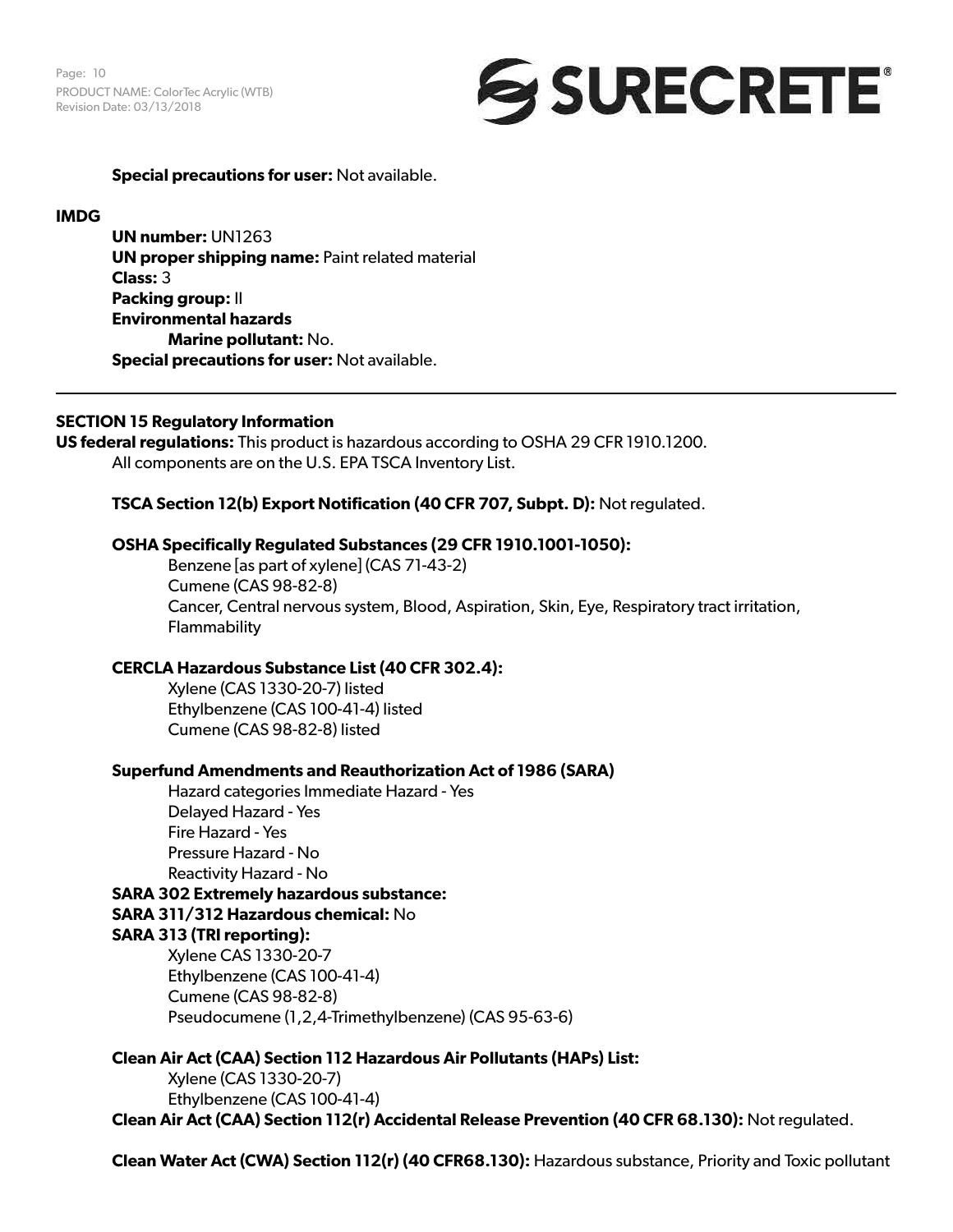Page: 11 PRODUCT NAME: ColorTec Acrylic (WTB) Revision Date: 03/13/2018



## **Safe Drinking Water Act (SDWA):** 0 mg/l 0.005 mg/l

#### **US state regulations**

## **US. Massachusetts RTK - Substance List:**

Xylene (CAS 1330-20-7) Benzene (CAS 71-43-2) Ethylbenzene (CAS 100-41-4)

#### **US. New Jersey Worker and Community Right-to-Know Act:**

Xylene (CAS 1330-20-7) Benzene (CAS 71-43-2) Ethylbenzene (CAS 100-41-4) Toluene (CAS 108-88-3) Cumene (CAS 98-82-8) Pseudocumene (1,2,4-Trimethylbenzene) (CAS 95-63-6)

### **US. Pennsylvania Worker and Community Right-to-Know Law:**

Xylene (CAS 1330-20-7) Benzene (CAS 71-43-2) Ethylbenzene (CAS 100-41-4) Toluene (CAS 108-88-3) Cumene (CAS 98-82-8) Pseudocumene (1,2,4-Trimethylbenzene) (CAS 95-63-6)

#### **US. Rhode Island RTK:**

Xylene (CAS 1330-20-7) Benzene (CAS 71-43-2) Ethylbenzene (CAS 100-41-4) Toluene (CAS 108-88-3) Cumene (CAS 98-82-8) Pseudocumene (1,2,4-Trimethylbenzene) (CAS 95-63-6)

## **US. California Proposition 65: Carcinogens & Reproductive Toxicity (CRT): Listed substance**

Benzene (CAS 71-43-2) Ethylbenzene (CAS 100-41-4) Toluene (CAS 108-88-3)

## **International Inventories**

## **Country(s) or region Inventory name on inventory (yes/no)\***

Australia: Australian Inventory of Chemical Substances (AICS) Yes Canada: Domestic Substances List (DSL) Yes Canada: Non-Domestic Substances List (NDSL) No China: Inventory of Existing Chemical Substances in China (IECSC) Yes Europe: European Inventory of Existing Commercial Chemical Substances (EINECS) Yes Europe: European List of Notified Chemical Substances (ELINCS) No Japan: Inventory of Existing and New Chemical Substances (ENCS) Yes Korea: Existing Chemicals List (ECL) Yes New Zealand: New Zealand Inventory Yes Philippines: Philippine Inventory of Chemicals and Chemical Substances (PICCS) Yes